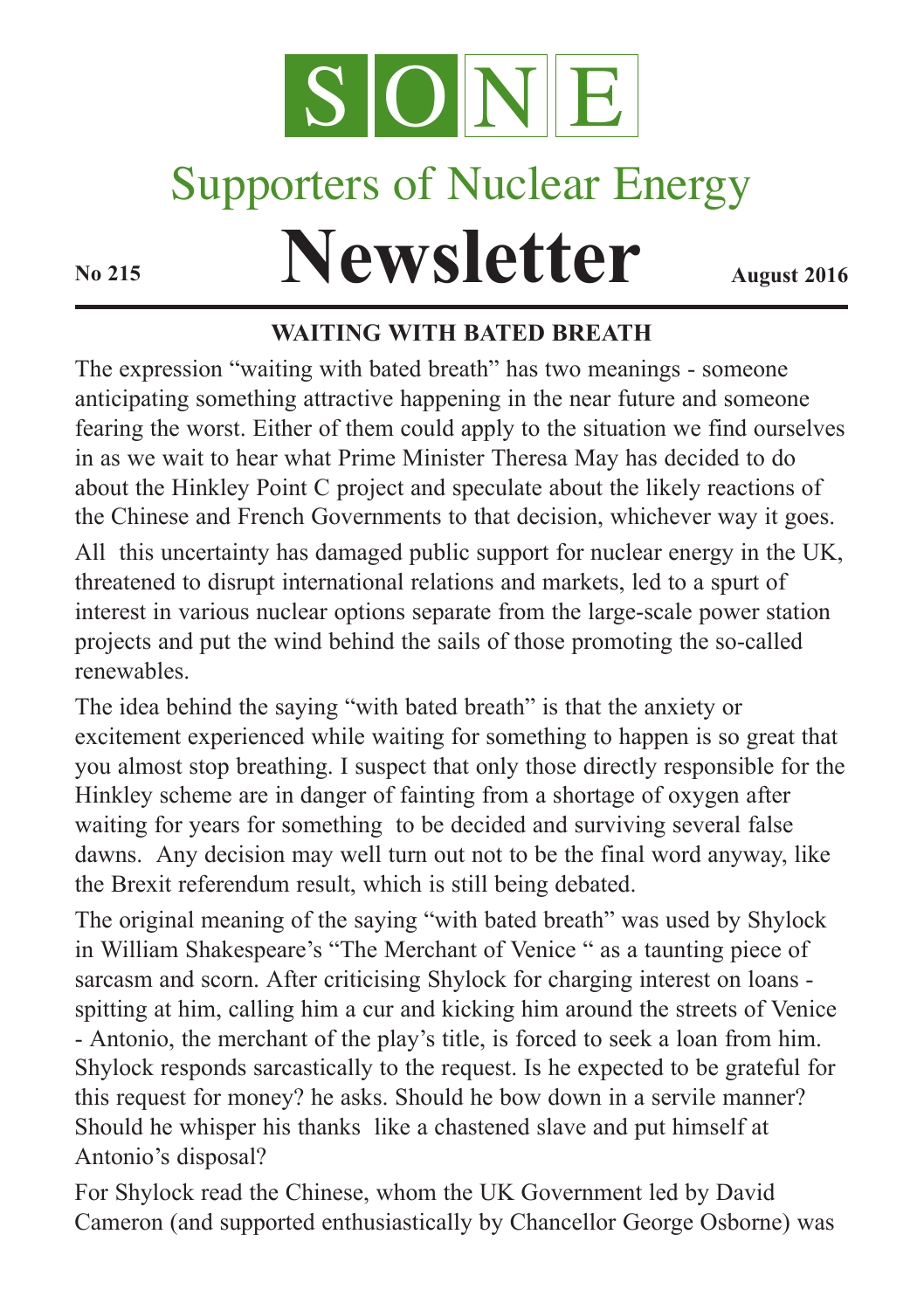only too pleased to see providing a third of the cost of building Hinkley Point C and going on to take the lead in the construction of another nuclear power station at Bradwell. Then everything changed and under the leadership of Cameron's successor, Mrs. May, the real objectives of the Chinese were called into question and everything was put on hold.

It would be ironic if the Government , having reviewed the copious information which is available about the Hinkley scheme and which has been pored over inside and outside Whitehall for years decided to accept the Chinese investment only for the Chinese to withdraw the offer. The idea may seem far-fetched but nothing should surprise us after all that has happened since the Hinkley scheme was first mooted.

That being so I do hope that Prime Minister May has a Plan B and has decided what to do if the Hinkley Point C scheme is kicked into touch, either by the Chinese, the French or even her own Cabinet. One line of thought is that the UK already has a secret Plan B and will try to renegotiate the Hinkley deal with EDF and the Chinese, fully expecting that the French company's delicate financial situation will force it to abandon the scheme.

That would clear the way for the UK to invite Hitachi to expand its existing plans to build two new reactors in Britain. adding to the 2,700 Megawatt power station planned for Wylfa Newydd and using reactors with more of a track record than the French EPR reactors intended for Hinkley. It all sounds too Machiavellian and unlikely to me, but who knows...

The French, who probably have most to lose, have mixed feelings about the Hinkley Point C venture, whatever EDF says publicly, and the Chinese are sounding increasingly fed up with the idea of trying to break into the UK market as a partner of the State-owned French company in face of the UK Government's apparent distrust and hostility.

French anxiety largely relates to the uncertain cost of the EPR reactors and the technical problems experienced with similar reactors under construction at Flamanville in France and in Finland if not in China. EDF has also faced fierce opposition to Hinkley going ahead from the French trade unions and genuine concern among some of the company's senior managers about the impact which this extremely expensive project might have on their employer's fragile financial condition.

#### **PERFIDIOUS ALBION**

Relationships within EDF have become very fraught and I am not at all convinced that they will improve as a result of the Hinkley Point decision. Some of the workforce will almost certainly follow the "perfidious albion"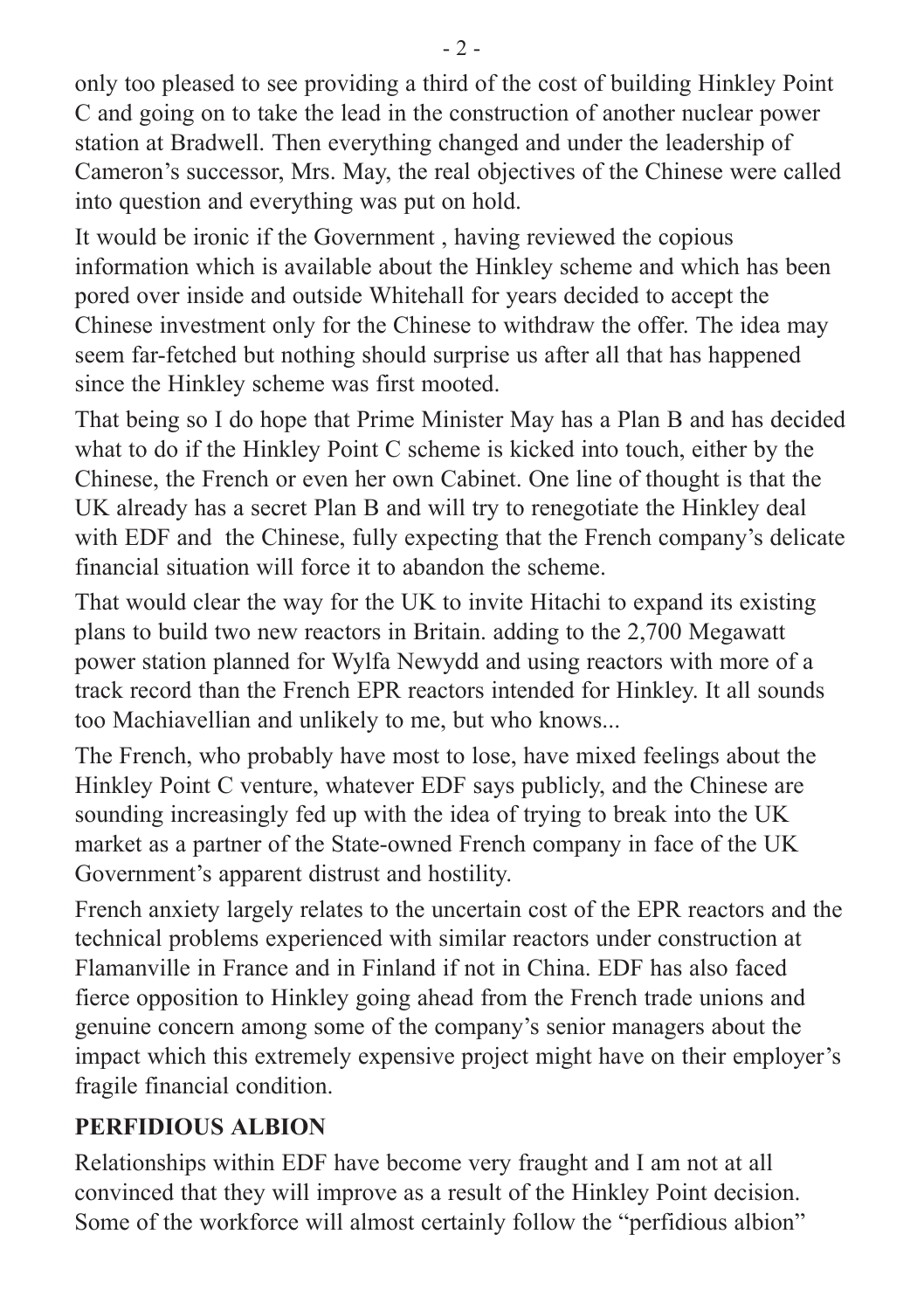line of argument that the British (or possibly just the English) are acting out of self-interest as usual so any decision by them, for or against, must by definition be to the disadvantage of France and EDF.

The extent of the bad feeling between the EDF Board and some trade unions was in evidence early this month when the company's Central Works Council requested the High Court in Paris to suspend the final investment decision (FID) for the Hinkley plant which the Board had just taken.

The Works Council submitted the request to the Court on 28 July, the same day as the EDF Board of Directors agreed to go ahead with the £18 billion project to construct two EPR reactors at Hinkley Point in Somerset. The Court rejected the Council' s request but the damage was done and ill-feeling is still simmering.

The situation has not been helped by a follow-up announcement by the EDF Board that its Chairman and Chief Executive Officer, Jean-Bernard Levy, planned to take legal action against one of the unions, the Sud Energie union.

The union has claimed that M. Levy knew very well that the UK Government planned to carry out a further review of the Hinkley Point C schem before the EDF Board agreed to go ahead with the project but had kept quiet about it. This has been denied by M. Levy, although it is not clear at the time of writing whether his threatened legal action will proceed.

#### **A ROBUST EDF DEFENCE**

A typically robust defence of the Hinkley Point C project came from Vincent de Rivaz, chief executive officer of EDF Energy, in an article written for the Sunday Telegraph at the end of the month in which he made some important points. I do wish he had not tried to deal with what is probably the most important concern, however. If Hinkley went ahead would China be in a position to close down a significant part of the UK's electricity supply system if the two countries fell out over broader diplomatic issues?

Mr. de Rivaz's response to that is to say that having worked with the China General Nuclear Power Corporation (CGN) on two new build projects in China involving EPR reactors similar to those planned for Hinkley and benefited from the relationship EDF knows and trusts its Chinese partners. I think it was Mandy Rice Davies who famously said during the Profumo scandal: "Well, he would say that wouldn't he."

Mr. de Rivaz argues that the UK independent nuclear regulator only granted Hinkley Point C a nuclear site licence after being satisfied that security has been properly addressed. "All staff on nuclear projects are vigorously vetted,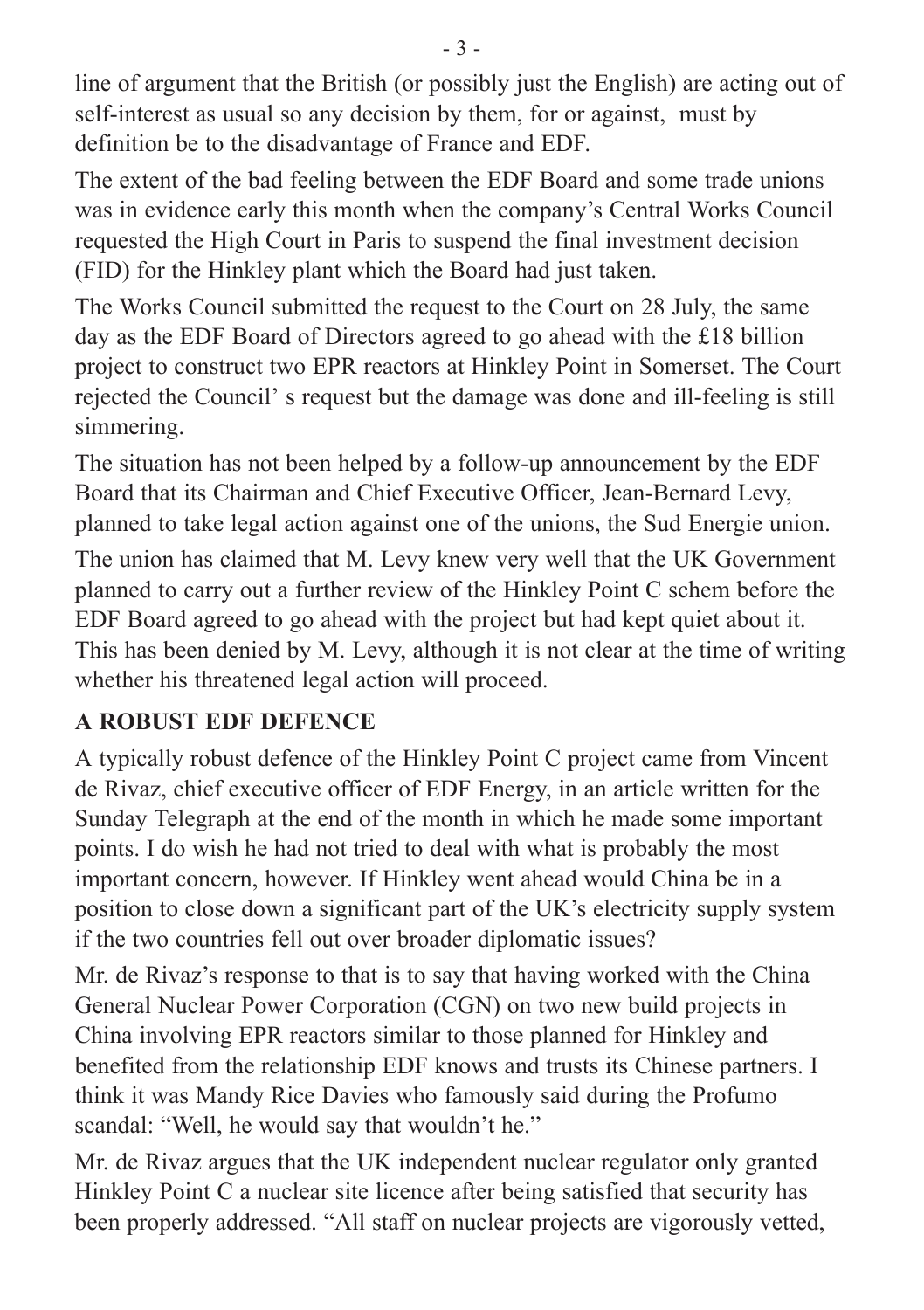wherever they come from. As is standard practice, the control systems at Hinkely Point C will be isolated from IT systems and the internet," he said.

I am sure all that is true but it is not physical security which is being scrutinised. It is the wider issue of whether it would be wise to allow the Chinese to control or be in a position to influence a key component of the UK's electricity supply system. There has been media speculation that the security services are concerned that technology could be compromised if the Chinese gained access to data that might be important to the nation's defence and that is a serious matter, to be taken seriously.

As a former Home Secretary the Prime Minister will have more knowledge of what the security services see as the dangers than Mr. de Rivaz has. In the circumstances it would have been wise for him to leave very sensitive political and diplomatic issues alone and concentrate solely on some very positive arguments in favour of Hinkley going ahead. Here are a few of them.

- \* The cost of Hinkley's electricity should not be compared with today's depressed wholesale prices but future prices. Hinkley is competitive with all other future energy options, including gas (the Government's favourite fossil fuel) when the cost of carbon is taken into account.
- \* Even with the hopes for UK shale, falling North Sea production means gas needs to be imported, adding billions to the trade gap.
- \* Wind has a critical role to play in the energy future, but we will always need back-up power when the wind doesn't blow. That extra cost is paid for by customers and is around £10 per Megawatt hour.
- \* Peak electricity demand is in the winter when there is almost no solar electricity being generated. There is no prospect of cost effective battery technology being developed any time soon to store electricity for months at a time and nor is the electricity going into batteries free.
- \* Small modular reactors are worth developing but as of now no one can know how long it will take for policymakers, regulators and planners to approve these designs or what they will cost nor how communities will react to dozens of nuclear power stations being built at new locations.

One thing is certain. The UK needs a reliable, safe and economic electricity supply at least as much as the French and Chinese need the Hinkley business and the sooner the supply situation is improved the better. As my predecessor as SONE Secretary, Sir Bernard Ingham, once said: "Britain did not become Great Britain by not using energy."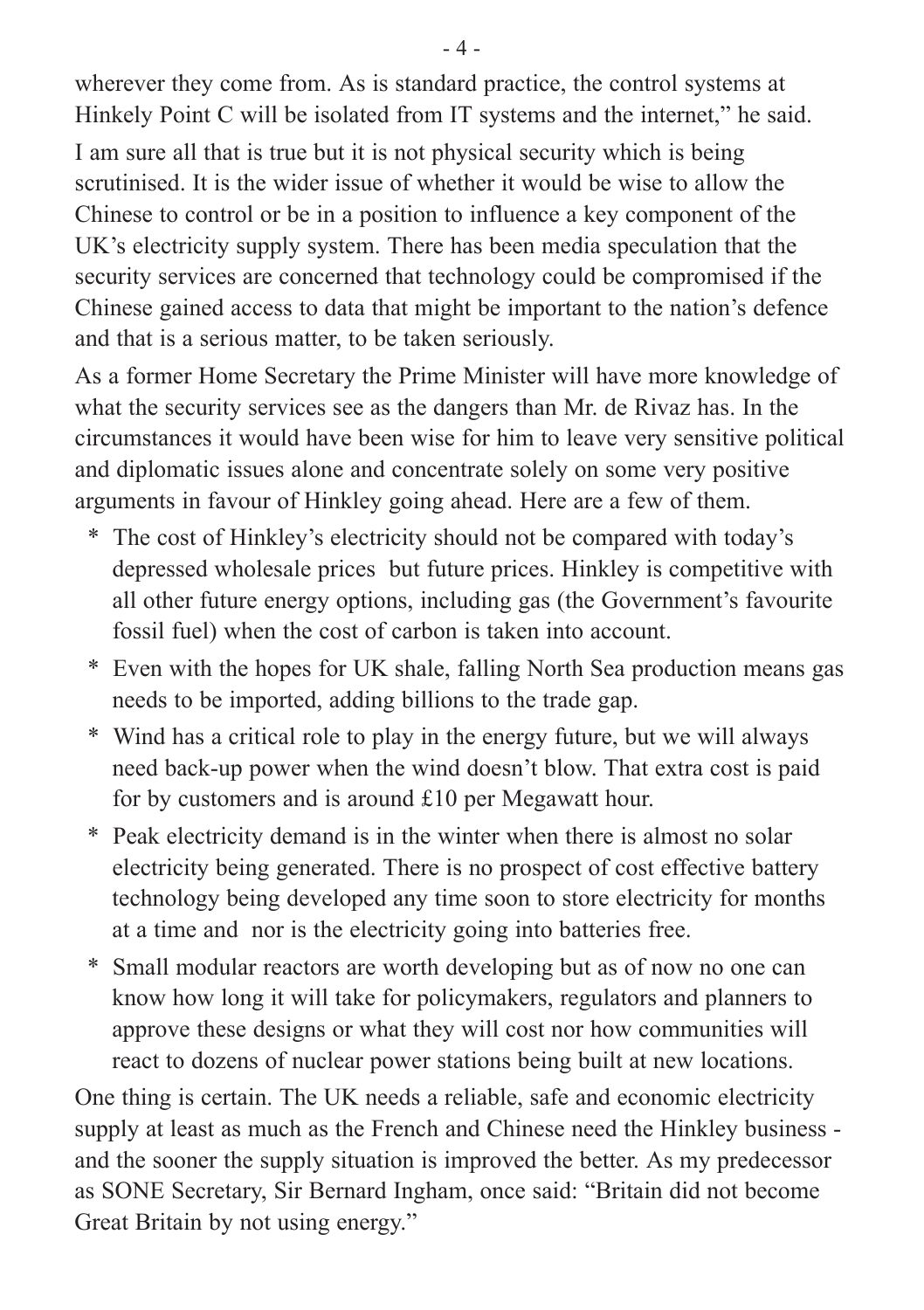#### **CRITICAL CAPTAINS OF INDUSTRY**

The Institute of Directors (IoD), sometimes referred to irreverently as the bosses trade union, is certainly worried about the prospects for energy supply in the UK. Even though it supports Theresa May's decision to review the £18 billion Hinkley Point C scheme it castigates successive Governments for failing to deliver energy security.

An opinion poll carried out by the IoD showed that although its members broadly support nuclear energy they are not at all impressed by what is going on at present.

Only 9% of the 1,000 members surveyed "strongly agreed" that the proposed new reactors at Hinkley Point C would make Britain more economically competitive and fewer than a fifth believed that Hinkley would make the UK more strategically secure.

"The IoD backs nuclear as a reliable sourtce of low carbon energy, but each project has to make economic sense," Dan Lewis, senior infrastructure policy adviser at the IoD, said. "But given the costs, the Government is right to take one final look before signing off." Nevertheless, Mr. Lewis criticised ministers of all parties for focusing on reducing carbon emissions but underplaying the other two "crucial aims of energy policy," delivering secure and affordable power.

"Government policy at the moment is creating all sorts of bizarre outcomes," he said. "Instead of accelerating moves to safely frack for gas and oil in the UK we are importing coal and oil from Russia and gas and oil from Norway, with the extra costs and emissions that involves.

"Instead of building cleaner gas plants to meet demand when renewables can't, the Government has been subsidising more polluting diesel-fired plants."

It came as something of a surprise to me that the IoD's opinion poll figures indicated that three quarters of its members supported action to counter climate change which included strong backing for solar, wind and even tidal power.

Despite Mr.Lewis's call for fracking exploration to be speeded up the IoD's members are split over shale exploration, with only 53% strongly or somewhat in favour and nearly 30% strongly or somewhat opposed. That is no better than the figures relating to the use of the renewables. A very high 53% of the IoD's members strongly supported solar arrays, with 45% in favour of offshore wind and 57% backing wave and tidal power, neither of which have been tested at scale in the UK.

The IoD is right to be concerned about energy security. Power shortages this winter are, I am afraid, looking a real possibility as schemes aimed at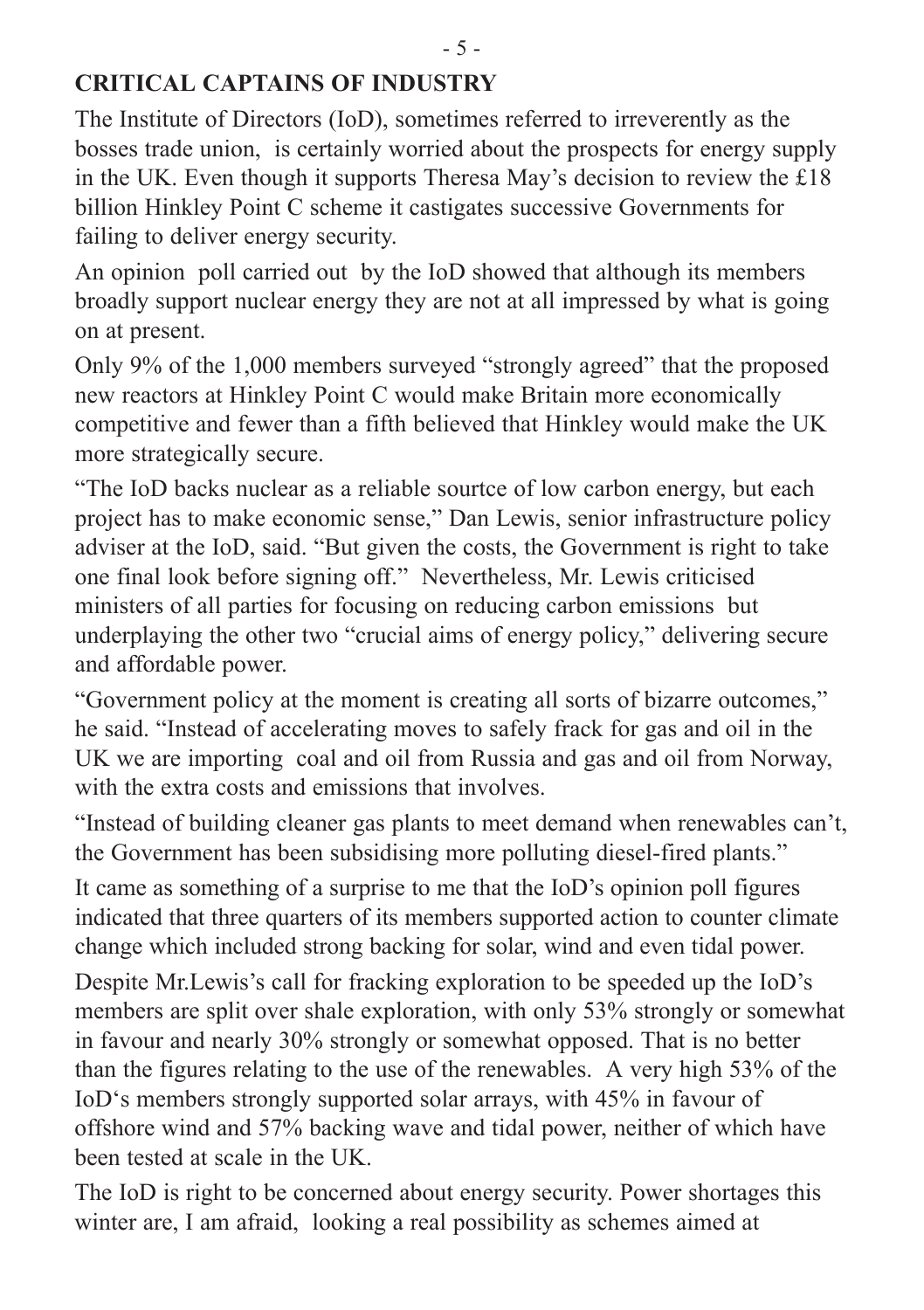persuading industries to stop using energy at key times are abandoned. It was announced this month that plans to help keep the lights on this winter by paying big businesses to cut power usage on weekday evenings have been scrapped after the National Grid failed to find enough support for the idea.

The National Grid was seeking businesses which could cut demand by a total of 177 Megawatts (MW) through the scheme, which was used last winter when power plants broke down, but it will not proceed this year after finding that "minimal volume could be available." It received offers totalling only 30 MW, less than 20 percent of what it wanted, from companies willing to take part in the planned scheme between 5pm and 6pm in the evening when demand is usually at its peak.

#### **BRING ON THE OLD**

Not to worry though. The National Grid is insisting that the scheme's failure will not affect continuity of supply as it had already secured extra generating capacity by way of a separate last resort scheme. This involves paying generators to keep old power stations open on a standby basis. Older plant, used intermittently, is surely more likely to break down so the Grid operators must be keeping their fingers crossed.

Getting it wrong can be costly. National Grid faces an £18 million bill over emergency plans put in place last winter. It paid £113m to the Drax and Fiddler's Ferry coal-fired power station operators for so-called black-start services, ensuring they could restart themselves independently if there was a catastrophic power cut. Drax was considering mothballing some of its units and Fiddler's Ferry faced closure, which would have affected black-start capability. So National Grid decided to pay to keep them open.

It applied to Ofgem, the electricity watchdog, to recoup the costs but was told it could only get £95 million back. Ofgem ruled that the National Grid shoulld have realised that mothballing was a possibility at Drax when the black-start contract was agreed.

The situation would be even worse this winter if the UK found that it could not rely on energy imports for any reason. The Office for National Statistics (ONS) hs just pointed out that the UK's reliance on energy imports is at its highest level since the energy crisis of the late 1970s, raising serious questions over where the UK gets its energy from and what a growing dependence on foreign energy means for bills and security. Russia has never been slow to use energy supplies, especially through gas pipe lines, as a political lever and now there are fears that the Chinese might do the same.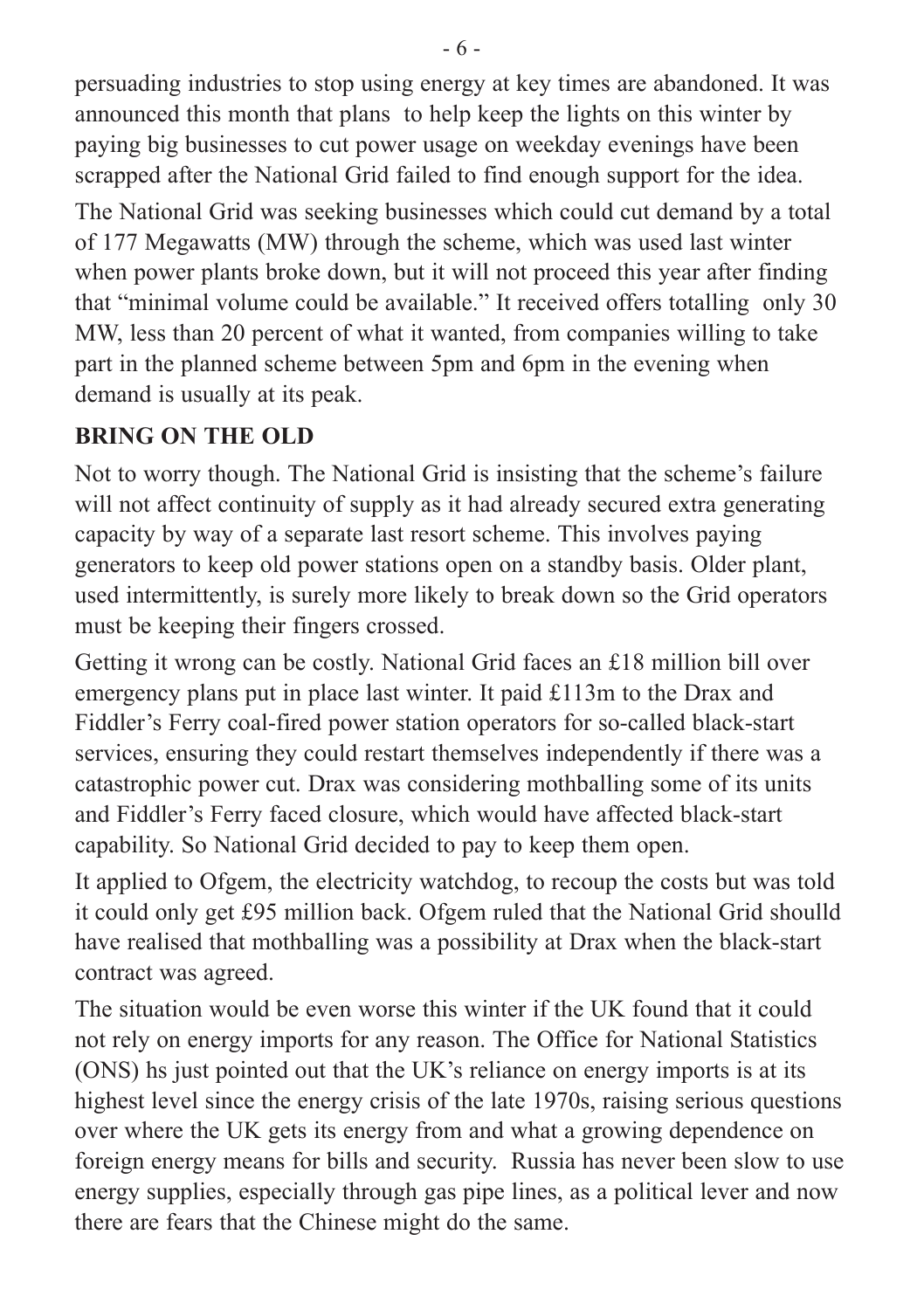A form of mild sinophobia (anti-Chinese sentiment) seems to be following hard on the heels of the UK Government's concerns about what China is trying to achieve with its plans to get into the UK's nuclear energy business.

The Daily Mail carried a headline this month stating: "It's terrifying that, bit by bit, China's stealthily getting its hands on our energy supply," splashed over a well-argued piece by the paper's City Editor, Alex Brummer.

This time the concern is over the involvement of the China National Offshore Oil Corporation in North Sea oil exploration and production, The Chinese are estimated to be responsible for the extraction of up to 200,000 barrels of oil a day, or up to 10 percent of North Sea output, through investment in North Sea oil drillers.

#### **A CASE OF MILD SINOPHOBIA**

The problem with sinophobia of this kind is that it might lead to retaliation, a form of anglophobia and China is a very important market, the world's second largest economy as a proportion of global Gross Domestic Product (GDP).

The company has become the UK's second largest trading partner and Britain is one of the key destinations for Chinese companies seeking to invest overseas. Over the past five years such companies have invested more in the UK than in Germany, France and Italy combined, as the Chinese ambassador to Britain, Liu Xiaoming, has pointed out.

He came in for some stick from the UK media for having the temerity to point out the obvious - mutual trust between nations is important and, like it or not, there is a severe risk of British-Sino relations being damaged if the Hinkley project is abandoned by the UK. That is not to say that I want to see the Government approving the scheme simply to placate the Chinese but it does mean that it is time to tread carefully.

### **WHEN THE WIND BLOWS**

Imports accounted for around 40 percent of UK energy supplies last year and the country is more dependent on foreign sources than it has been for 30 years. The largest energy imports are crude oil, natural gas and petroleum products such as petrol and diesel. Putting concerns about the Chinese getting involved to one side, North Sea oil and gas production is falling anyway, which means that the country's dependence on imports will increase.

Fracking for oil and gas in the UK would help the situation, but progress is painfully slow. An early introduction of nuclear energy plants would help, too, but the larger new build schemes seem to go back far too regularly. That leaves us with the renewables or nuclear power stations which can be built relatively quickly, such as the Small and Medium Reactors (SMRs).